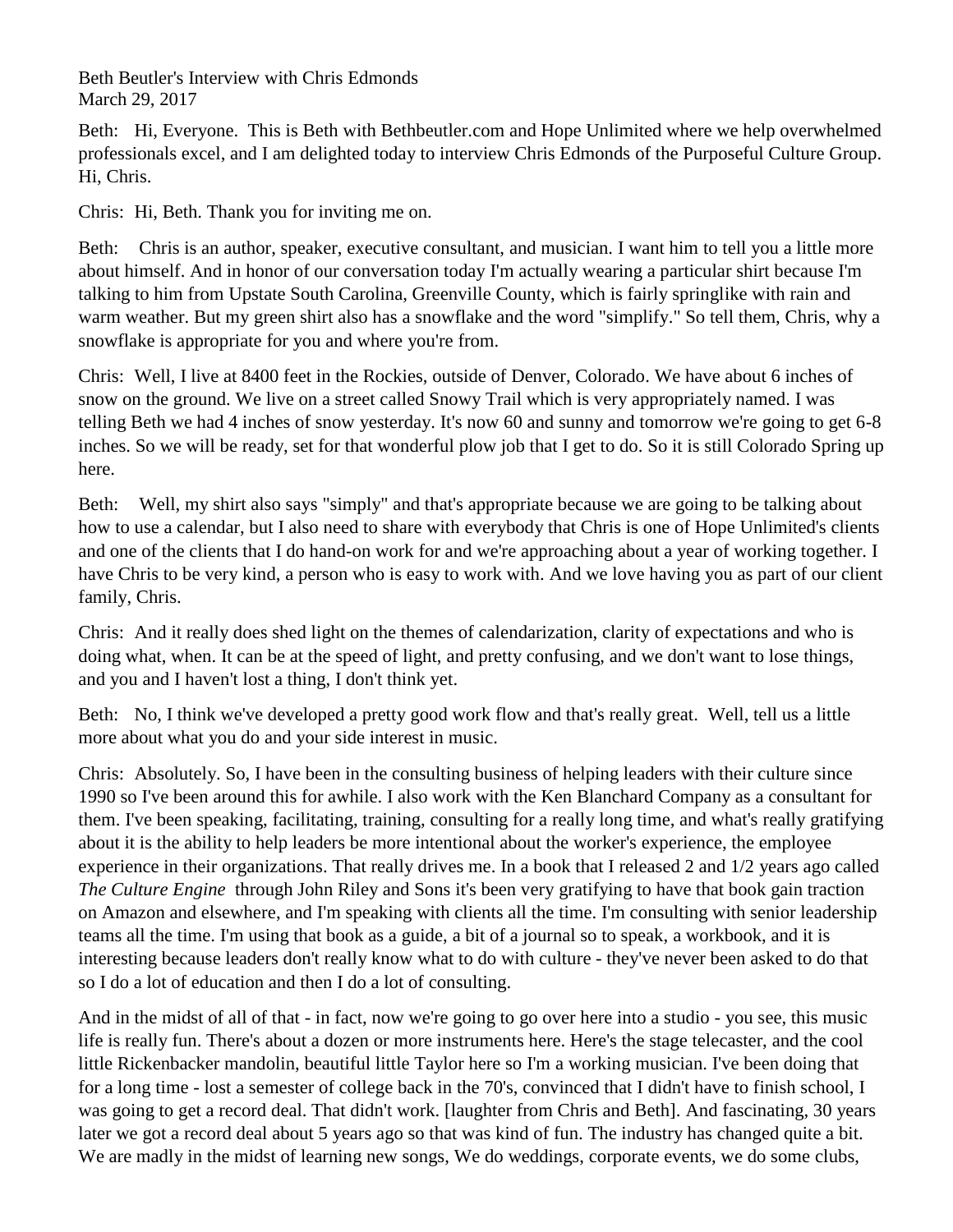but not a lot any more. We have a wedding coming up and we have to learn new songs which we all whine about, but it's fun, because that's what that audience wants. It all goes back to customer service. If we're not giving an audience what they want, we won't be back.

Beth: That's right. You won't be given a gig. So you can see that Chris is juggling an awful lot - his music life, his travel life, and his personal life. I have a few questions that I'm going to ask him about the subject of calendar especially since this month on the blog it's All Things Calendar. I've got a whole iniative going about calendar and tips.

Beth: So what kind of calendar do you use?

Chris: We're a Mac family so the main calendar is Apple's build-in calendar - it's an Icalendar format. The cool thing about the Apple system and with many calendars. Some use Google calendar, etc. but the cool thing about the Apple calendar is that with my Apple watch - I'm kind of a fan, Beth - I'm sorry, is that with the Macs here in my office and with my Iphone everything is synced very, very quickly and even changes are synced very, very quickly and that's the online calendar that I have. I was just on the phone with our band leader, in fact, who was putting up a huge white board in his office so he and his soon-to-be- bride can keep track of their commitments with each other.

Beth: That's a more organic way.

Chris: It's kind of old school, but she is probably more comfortable doing a "tech" thing than he is, but they have to figure out what works, and my belief is that it doesn't matter what the system is - if it's post-its on a wall, that can work so long as you keep it up-to-date in sharing it.

Beth: That's a great thought. And that is very comforting about people who are a little nervous about trying to do everything "tech." I'm with you - I'm not a Mac; I'm a PC, but the same thing with the synchronization of the global calendar. Years ago I was looking for syncing. I was trying to sync Palm Pilot type-thing.

Chris: Oh, my.

Beth: I do love that I can have it in three or four places and you can add to it in different spots.

Chris: Exactly.

Beth: Now do you mix your personal and your business calendars together.

Chris: I do, and part of that is for the benefit of my lovely bride who doesn't have to travel, but as we have family things that we are doing, she has things that are happening. We have a new puppy who is going to the vet periodically to make sure that the puppy is fine. And if she is down the hill in Denver- we live up in the mountains - and if she doesn't want the new puppy to be by herself then I need to be available. I shouldn't be on the phone. If I'm gone and she's gone, then the puppy has to be cared for so one calendar lets me put the band commitments, the travel commitments, the consulting commitments, the Blanchard commitments, my own writing, blocking time out then that is rather sane and then she has her life and our family is up here so there are a lot of things that she is having to juggle as well - having multiple calendars just didn't work for us so we have one basic platform and it is "knock on wood" working pretty well today.

Beth: I assume they sync - so if she adds something to the calendar, you'll see it and vice versa.

Chris: Exactly. And of course hers are in a different color than my other color.

Beth: Which is great - you like colors - that works great.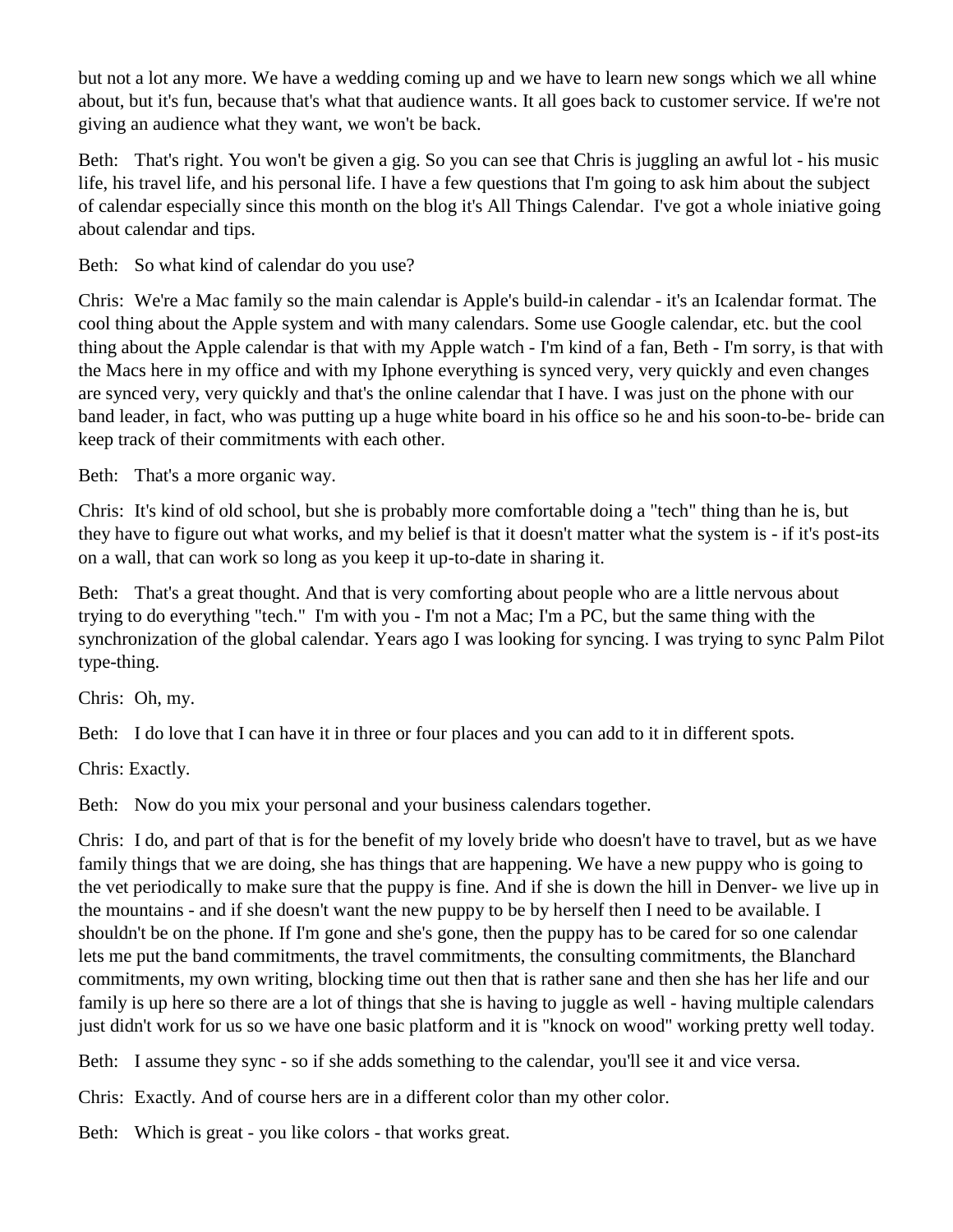Chris: Exactly.

Beth: I love how you said "down the hill." You're talking about Rocky Mountains. We live in the foothills which are also beautiful in their own way - they're certainly not as imposing as the Rocky Mountains by any means, but they're greener. I just think it's a little bit funny about the "hill."

Chris: Yes, down the "hill" is 3500 feet+ for us as you roll down

Beth: What would be a tip to offer our community - if you had to give one tip - maybe you already said it but what would be one tip for calendar keeping?

Chris: What's critical is to make sure that you write stuff down - so that's the first thing. And the second piece is that you keep it up-to-date. So one of the interesting challenges that I face is that the Apple calendar does not have a reminders/task management system built into it. A lot of calendars don't, but there's add-ons. Google has add-ons, there's reminders in the Apple world, that kind of thing. But for me I was a reminder system called Nozbe - it works very, very well. It has teaming ability so if people are responsible for a portion of a task, it doesn't disappear from mine. I can be adding to a task as they add to it - that kind of thing. You and I haven't had to use that, but my wife's calendar focus is her to-do list so she will actually do her "to-do's" as calendar entries. So I'll look at it and I'll go, "Well, you're not gone," so some of it is everybody - especially as you have multiple people using a system whether they have tasks elsewhere or built into the calendar you are going to have to learn to translate what that means for them. You have to be able to kind of pose questions. And I'll say, first of all you spelled 'dogpark" with 3 "r's" and that's not exactly right which is the classic spousal kind of problem - but that's another story, right? But the idea is that you have to make sure that you know what they need, and that you're clear about what you need. It doesn't matter what systems are being used but writing it down, making it formal, and keeping it up-to-date. These are the core things for me.

Beth: Now I'm going to ask - you sound so on top of it with your calendar - can you tell us a time about when you messed up?

Chris: Yes, and the biggest fallacies came from the old dates when we had a calendar that was a whiteboard set-up, and I could write things in, but if you dry erase and your hand kind of erases something on the next line, and I did something like that committed to travel and that was a major one (and that was probably 10 years ago) because I had say Yes, and by saying Yes, the client begins to write me to make arrangements so we actually had that work out okay.

For me the biggest challenge, and it's kind of an interesting one, because I'm using yet another calendar tool called Acuity Scheduling - and you and I used it to schedule this - well, if in Acuity, which is not built into the Apple system - it's just available through the browser, but it lets you set hours that others can use to set a face-to-face meeting or if your massage therapist wants to set appointments.

And I'm going to get outside here because the housekeepers are going, and we do not want to get in the way of the housekeepers, but for me what was a challenge was that I had made a change in my Apple calendar, but I didn't change it in Acuity, and I had an important client to talk at a certain time, and I wasn't available - I was down the hill, so the challenge again gets to making sure that everything is up-to-date, and that was the challenge that I had. I had assumed that I had updated my calendar. So now it's so funny, because what I do now in my calendar is that every day in Nozbe it says, "Update Acuity."

Beth: So you have a task to update Acuity.

Chris: Exactly - because I know that if I don't update Acuity, I'm going to miss something.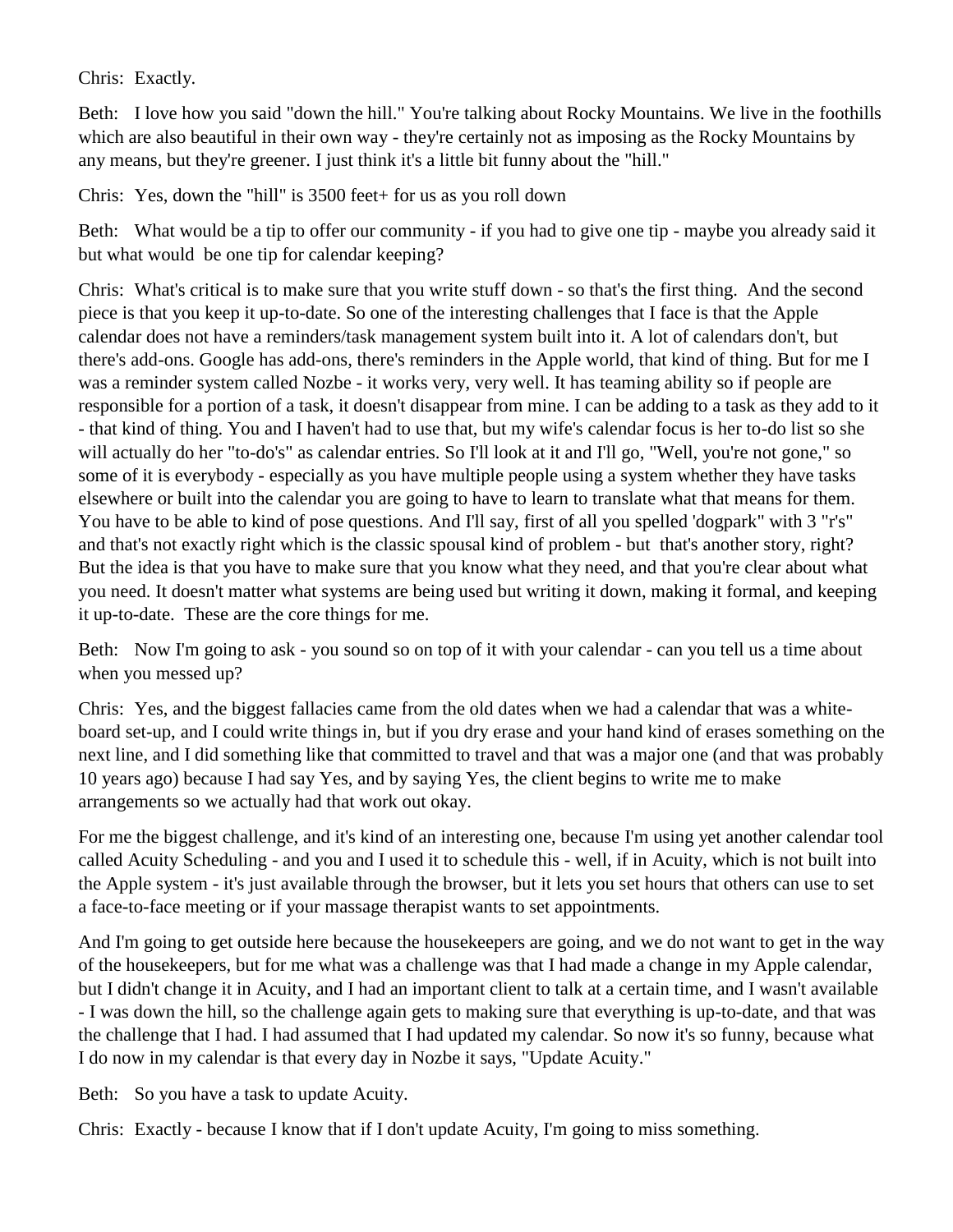Beth: That just shows how important it is to pay attention. One of my problems is that I have a calendar but not really look at it, but I need at actually go into it and take a look.

I think that you have probably already answered this, but, Would you consider yourself a detailed calendar person, do you have a day at home, do you map out your whole calendar for meetings, or do you have more of blocking time or . . .?

Chris: You know, it's an interesting dynamic because I have some of my colleagues who are speakers and consultants who are very, very diligent - now I'm very anal, and I'm very detailed, but the benefit of my business here in the last couple of years is that I don't have a lot of calls that I have to do - I can schedule those so I'm blessed - like I have a video conference that I need to do with a client next week and I can say, I can do morning on Tuesday, Wednesday, or Thursday and it wasn't like, "We're going to have to look out 2 months. So what's nice is that I've been spoiled - I've been able to manage writing, and I've been able to manage calls, and last minute stuff that may pop up without having to do such religious blocking of my calendar, and it works okay. The challenge of course is that I make my wife's work very hard because you can't trust the open slot - right? Because it looks open, I haven't committed to something, but I have a blog that is due by noon, or I'm going to shoot video for 3 hours and I haven't put that in so my wife is actually pushing me more towards being much more obvious about those commitments.

Beth: Well, that leads in great to the question about sharing your calendar - you've already talked about sharing your calendar, but now you're mentioning for her benefit, just the white space on your calendar may not mean that you're totally free.

Chris: Exactly, which may mean and part of the introvert - and my wife and I are both introverts - which is fascinating - we've been married for 38 years which means that I'm trainable, but the idea is that if my schedule is unclear, she has to pose a question - well, if I'm thinking I do the huge, heavy sigh when she taps me on the shoulder and says, "I have a question." I'm in the middle of a thought. But it's interesting - if it were blocked, she would know that it's a time when I'm trying to be creative, or I'm trying to study, or I'm doing research or whatever so even though we have a pretty good routine and a pretty good rhythm, I still drive her crazy. without being specific.

Beth: Well, you've covered several things for us, and I think it has been fascinating. So I'll let you lose with any last word of wisdom about using a calendar. You've mentioned that it helps in a relationship so that's a good thing. Any other words of wisdom? I know, there was one other thing that I wanted to ask you. Since you travel so much, obviously you are not able to control the things that happen in the travel world. I know something happened to you not too long ago you put on Facebook - you had to stay overnight in an airport and you didn't know that you were going to have to do that so how do you change your calendar for the next day so that your wife sees all of that and all those details.

Chris: Very much, and it's interesting because of the cycle that we've gotten into and again it gets back to the rhythm of relationships. I talked to my wife every night if I'm on the road. I don't assume that everything is fine, and she doesn't assume that everything is fine so we do that connection and as soon as there is a bump - if I'm supposed to be home by 10:00 and that means that I will be back here by midnight and all of a sudden the flight gets bumped and I'm not sure exactly where I'm going to be well then that takes time and energy and I have to communicate that and Diane would rather hear it face to face - my lovely wife - which means a live phone call. I can text her, but she may not have her phone on after 6 pm so there's really that commitment of being very nimble and having to inform all people - I call them stakeholders - kind of a boring business term - but there's a lot of family, friends, whatever - I'm not going to be able to do this now and we have to change, but I would say that it is all driven by my very strong hot button which is making sure that I keep my commitments. So as I make commitments I want to make sure